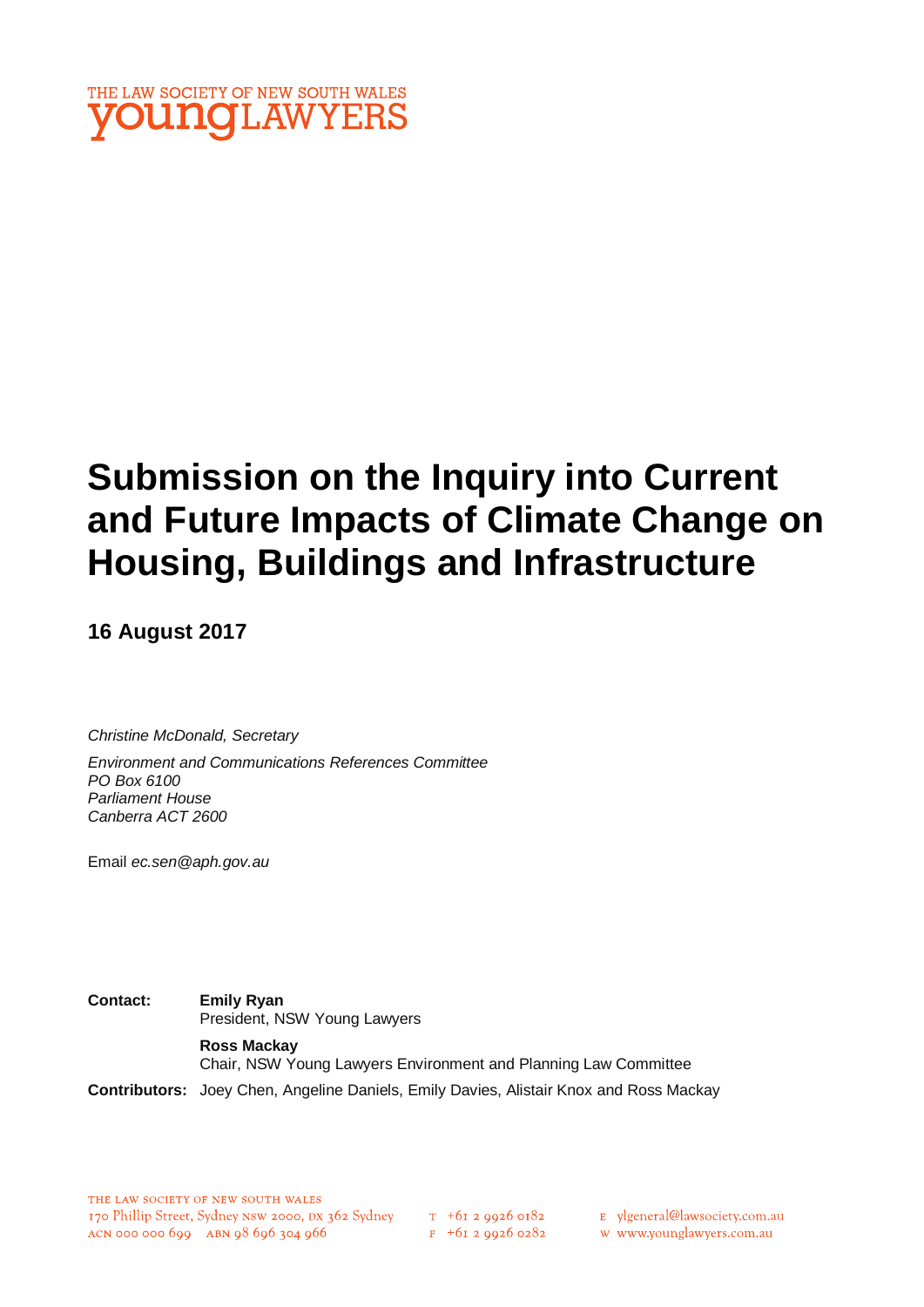### THE LAW SOCIETY OF NEW SOUTH WALES **VOUNCLAWYERS**

The NSW Young Lawyers Environment and Planning Law Committee makes the following submission in response to the Inquiry into Current and Future Impacts of Climate Change of Housing, Buildings and Infrastructure

# **NSW Young Lawyers**

NSW Young Lawyers is a division of the Law Society of New South Wales. NSW Young Lawyers supports practitioners in their professional and career development in numerous ways, including by encouraging active participation in its 16 separate committees, each dedicated to particular areas of practice. Membership is automatic for all NSW lawyers (solicitors and barristers) under 36 years and/or in their first five years of practice, as well as law students. NSW Young Lawyers currently has over 15,000 members.

The NSW Young Lawyers Environment and Planning Law Committee (**Committee**) comprises of a group of approximately 690 members interested in our environment. The Committee focuses on environmental and planning law issues, raising awareness in the profession and the community about developments in legislation, case law and policy. The Committee also concentrates on international environment and climate change laws and their impact within Australia.

# **Summary of Recommendations**

- 1. The EPBC Act should include impacts of development on climate change within the MNES framework.
- 2. The application of NABERS should be enhanced by more extensive regulatory oversight and by further promotion of EUAs to encourage retrofitting.
- 3. Australia should implement a federal ETS to meet Australia's commitments under the Paris Agreement. Housing, building and infrastructure measures to reduce emissions should be rewarded under this scheme.
- 4. In the NSW context, the Committee recommends that a SEPP be implemented to specifically manage assessment of development to determine impacts on climate change. This SEPP should provide clear mandatory considerations for consent authorities and processes for the carrying out of these assessments. This SEPP could also include a State framework for an ETS complimentary to, or in the absence of, a federal ETS.
- 5. In the NSW context, LEPs and DCPs should require assessment of the impacts of climate change in the development assessment process, complementing any equivalent SEPP provisions. These LEPs and DCPs should incorporate the assessment tools within the 2011 Guide to Climate Change Risk Assessment for NSW Local Government.
- 6. Where conservation cannot be achieved, measures that improve the ability of biodiversity offsetting to mitigate future impacts of climate change should be developed.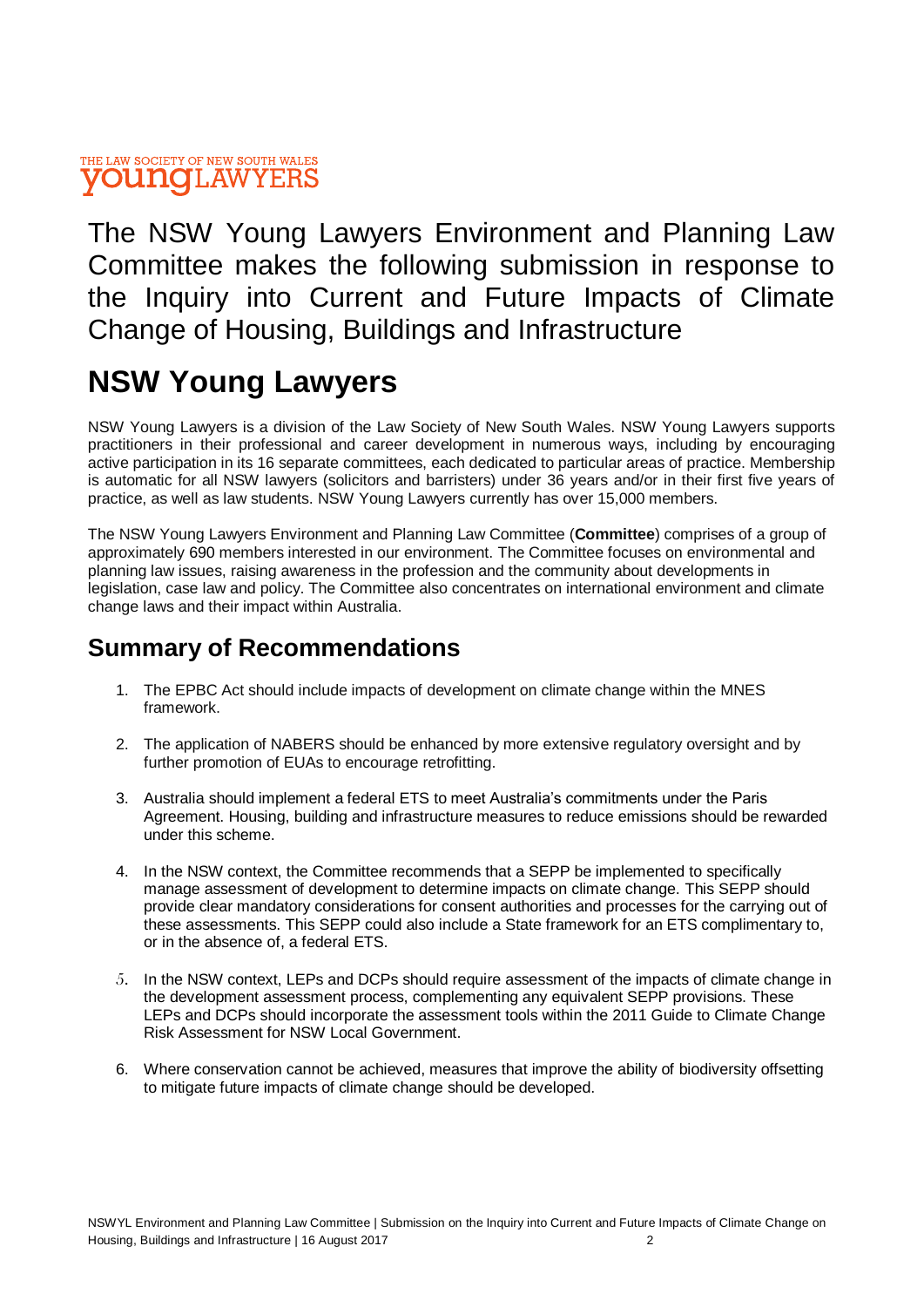

- 7. The Committee approves of Australian Standards requiring consideration of impacts to property and life as a result of climate change, however considers that regular updating of standards is required to ensure that standards remain fit for purpose.
- 8. Australian Standards should include measures to ensure buildings are designed in a more sustainable way to ensure that they are not only able to perform in the current environment, but can also withstand likely scenarios in changed conditions in the future.
- 9. Australian Standards should include preventing property damage occasioned by climate change as part of their goals, to the extent that this would help to protect lives.
- 10. The process for updating Standards should be based on a precautionary approach and in consideration of the worst-case scenario. This assessment should be based on best practice scientific data.
- 11. Policies and mechanisms should be developed to encourage and educate developers on how to use EUAs to their advantage, in order to promote their uptake.
- 12. State infrastructure should be required to comply with state and federal climate change legislation and policies, including any ETS adopted. A precautionary approach based on a worst-case scenario should be taken especially where there is high risk associated, such as with the National Electricity Market.
- 13. Insurance companies should be encouraged to disclose policies on climate change and manage climate change risks through insurance policies.

### **Introduction**

The Committee thanks the Senate Environment and Communications References Committee for their invitation to comment on the Inquiry into Current and Future Impacts of Climate Change on Housing, Buildings and Infrastructure (the **Inquiry**).

The current and future impacts of climate change include increased temperatures, fire events, drought, daily rainfall, tropical cyclones and sea levels. These impacts will have consequences for housing, buildings and infrastructure, as well as on the environment and the Australian community more generally. This submission will focus on the following areas of climate change regulation, in both the Federal and the NSW context:

- Environment, climate change and planning laws;
- Biodiversity regulation;
- Buildings;
- Infrastructure; and
- Insurance.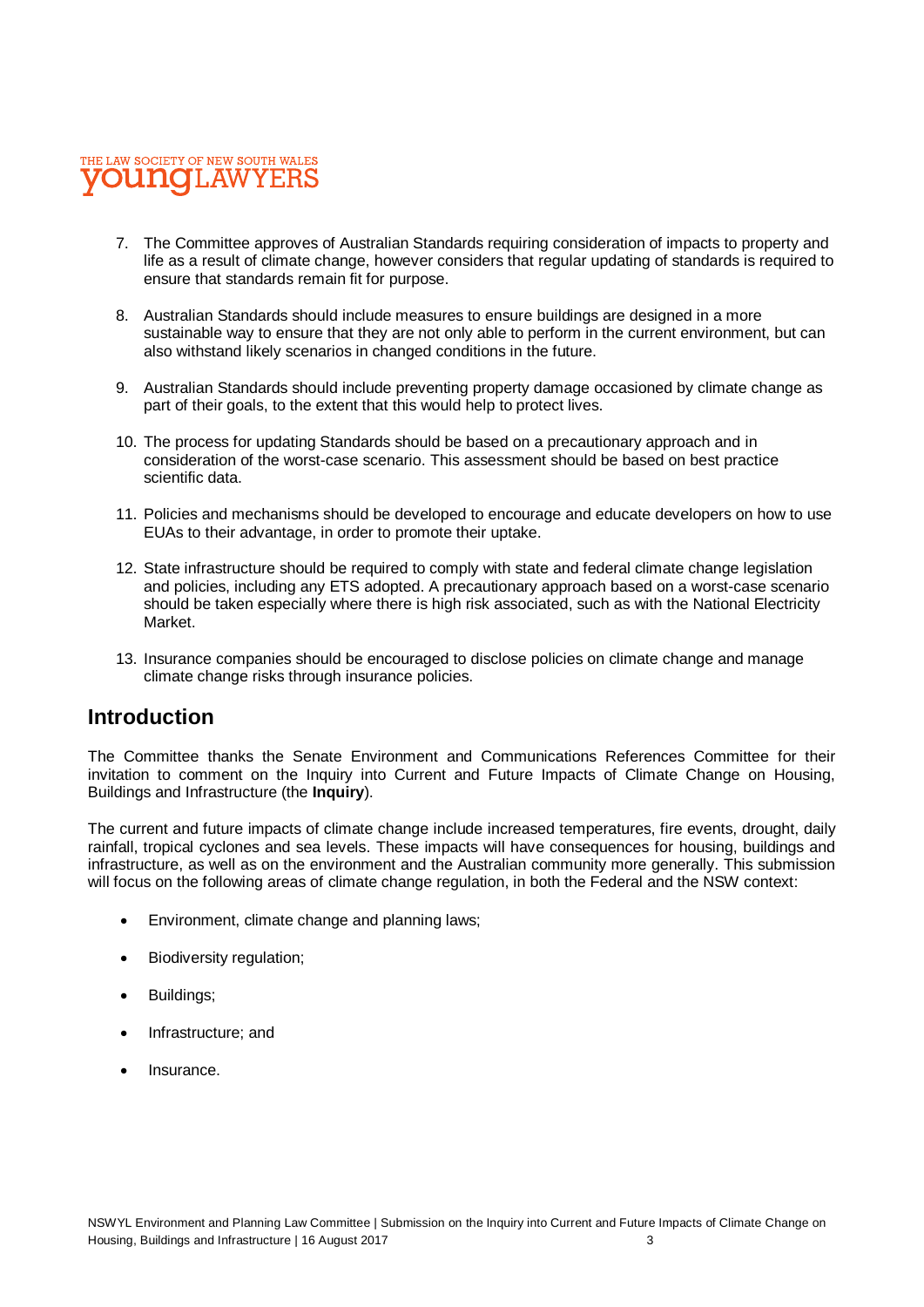

# **1. Environment, Climate Change and Planning Laws**

The Committee is of the view that Federal, State and Local environment and planning laws should provide increased regulation for climate change to manage current and future impacts on building, housing and infrastructure.

High-level legislative and policy guidance should be provided by our federal legislation in accordance with our international commitments under the Paris Agreement to reduce emissions to 26-28 per cent on 2005 levels by 2030. This should filter down through state and local legislation. Climate change impacts are often felt locally and so federal and state climate change legislation and policy should be reflected and implemented at a local level.

The Committee understands that there may be political barriers to achieving this goal. However following the Government's adoption of 49 of the 50 recommendations of the Finkel Review and the expected release of the Climate Review later this year, the Committee maintains hope for bipartisan support on climate change regulation.

The key piece of environmental legislation at the federal level is the *Environment Protection and Biodiversity Conservation Act 1999* (Cth) (**EPBC Act**). Under the EPBC Act, assessment and approval of developments that will have or that are likely to have a significant impact on a Matter of National Environmental Significance (**MNES**) is required either by the federal government or by the relevant State under a bilateral assessment agreement. However, the currently listed MNES' do not specifically refer to climate change.<sup>1</sup> To properly integrate consideration of climate change impacts in federal legislation, the Committee submits that climate change impacts should be referred to in the MNES framework.

### *Recommendation: The EPBC Act should include impacts of development on climate change within the MNES framework.*

The *Building Energy Efficiency Disclosure Act 2010* (Cth) requires commercial buildings above a certain floor space to meet energy efficiency requirements through National Australian Built Environment Rating System (NABERS) certification scheme.<sup>2</sup> The Committee is of the view that this scheme is an effective tool in ensuring buildings are designed and constructed to best mitigate climate change impacts. However, to best achieve this, there should be more extensive regulatory oversight of the NABERS scheme by the NSW Office of Environment and Heritage.

Further, the capacity of the NABERS scheme to improve mitigation of climate change within existing buildings, rather than just new or relatively new buildings, would be improved by the promotion of retrofitting through environmental upgrade agreements (**EUAs**).

### *Recommendation: The application of NABERS should be enhanced by more extensive regulatory oversight and by further promotion of EUAs to encourage retrofitting.*

The *National Greenhouse Emissions Reporting Act 2007* and *Carbon Credits (Carbon Farming Initiative) Act 2011* (**CFI Act**) requires reporting of emissions and purchase of credits to offset these emissions. Notably, the *Carbon Credits (Carbon Farming Initiative) Amendment Bill 2017* (Cth) seeks to amend the CFI Act in

<sup>&</sup>lt;sup>1</sup> Environment Protection and Biodiversity Conservation Act 1999 (Cth), Part 3.

<sup>2</sup> *Building Energy Efficiency Disclosure Act 2010* (Cth) ss 13-13A.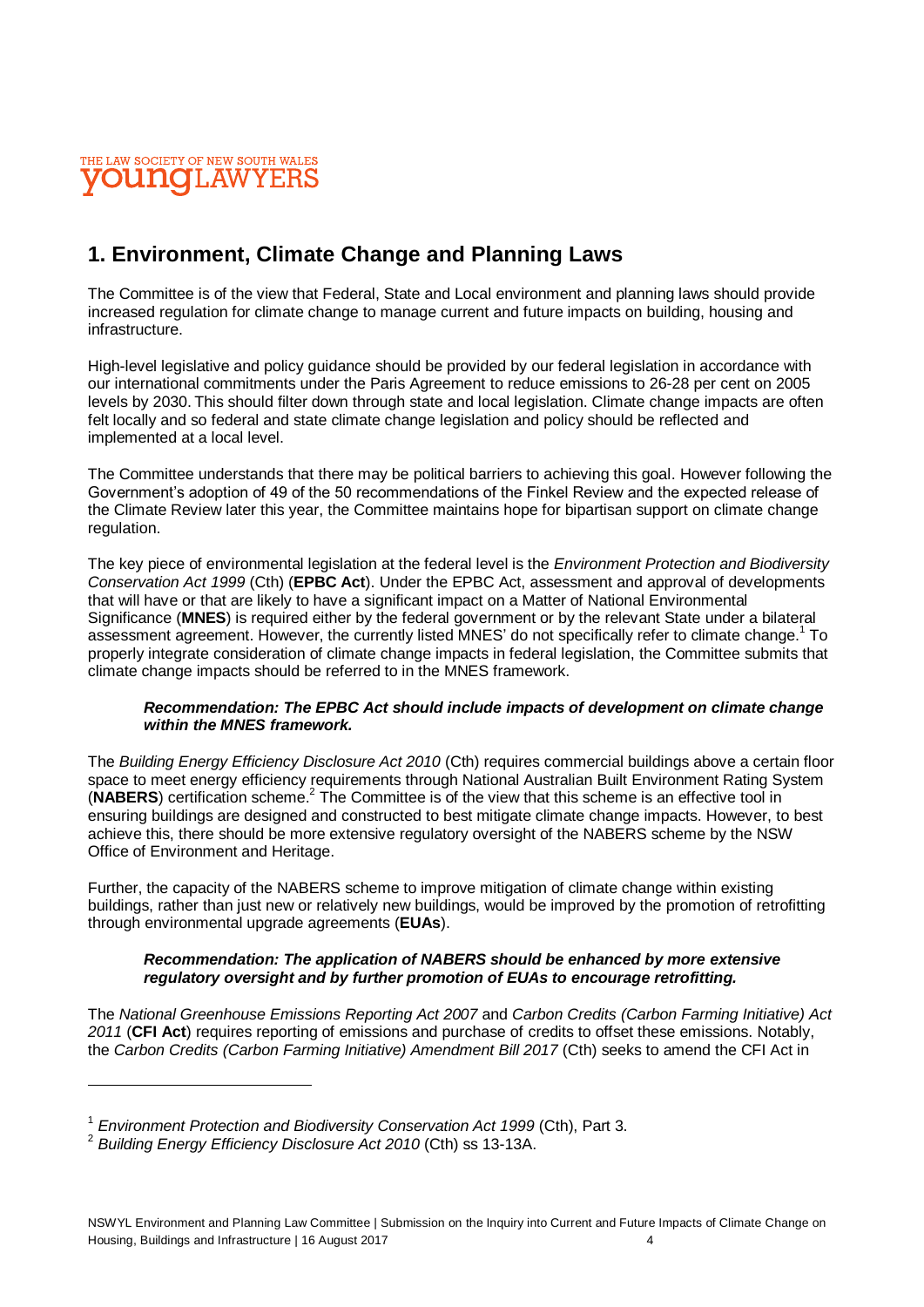

relation to the operation of the crediting element of the Emissions Reduction Fund to address implementation issues primarily for savanna fire management projects in Northern Australia.<sup>3</sup>

While these legislative instruments go some way to mitigating current and future impacts of climate change, the Committee considers that development of a federal Emissions Trading Scheme (**ETS**) is required for Australia to meet its commitments under the Paris Agreement. Further, if an ETS was implemented in Australia it is conceivable that future proofing housing, building and infrastructure from the effects of climate change could also generate credits under this scheme.

#### *Recommendation: Australia should implement a federal ETS to meet Australia's commitments under the Paris Agreement. Housing, building and infrastructure measures to reduce emissions should be rewarded under this scheme.*

Federal legislation should be reflected in state and local environment and planning law and policy. Focusing on New South Wales, the *Environmental Planning and Assessment Act 1979* (NSW) provides a legislative framework for the assessment of impacts of development at a state and local level.

Last year, the NSW Government released its NSW Climate Change Policy Framework, which sets aspirational long-term targets to achieve net-zero emissions by 2050 and to ensure that NSW is more resilient to a changing climate. While the Committee welcomes this development in policy guidance, it considers that such policy goals should be incorporated into state and local environmental planning instruments.

In the NSW legal framework, the key drivers for addressing climate change in relation to development, including through efficiency are:

- the *Environmental Planning and Assessment Regulation 2000* (NSW) and State Environment Planning Policy (Building Sustainability Index: BASIX) 2004 (**BASIX SEPP**), which provide detail on the requirements for BASIX building efficiency certificates for BASIX affected buildings including one or more dwellings but not hotels or motels;<sup>4</sup> and
- the proposed new *Coastal Management State Environmental Planning Policy*, which will provide Local Councils with a tool to regulate development and manage risks of natural hazards along our coastline.<sup>5</sup>

However, the Committee is of the view that a specific State Environmental Planning Policy (**SEPP**) should be developed to provide a clear and broad-scale framework to require and manage the assessment of impacts on climate change in the development application process. This SEPP should provide both processes for how this assessment should be carried out, and clear mandatory considerations for consent authorities. This SEPP would also provide a means to create a State framework for an ETS complimentary to, or in the absence of, a federal ETS.

 $\overline{a}$ 

<sup>3</sup> Explanatory Memorandum to the *Carbon Credits (Carbon Farming Initiative) Amendment Bill 2017* (Cth).

<sup>4</sup> *Environmental Planning and Assessment Regulation 2000* (NSW) cl 3.

<sup>5</sup> *Standard Instrument (Local Environmental Plans) Amendment (Coastal Management) Order 2016* (NSW) under the *Environmental Planning and Assessment Act 1979* (NSW).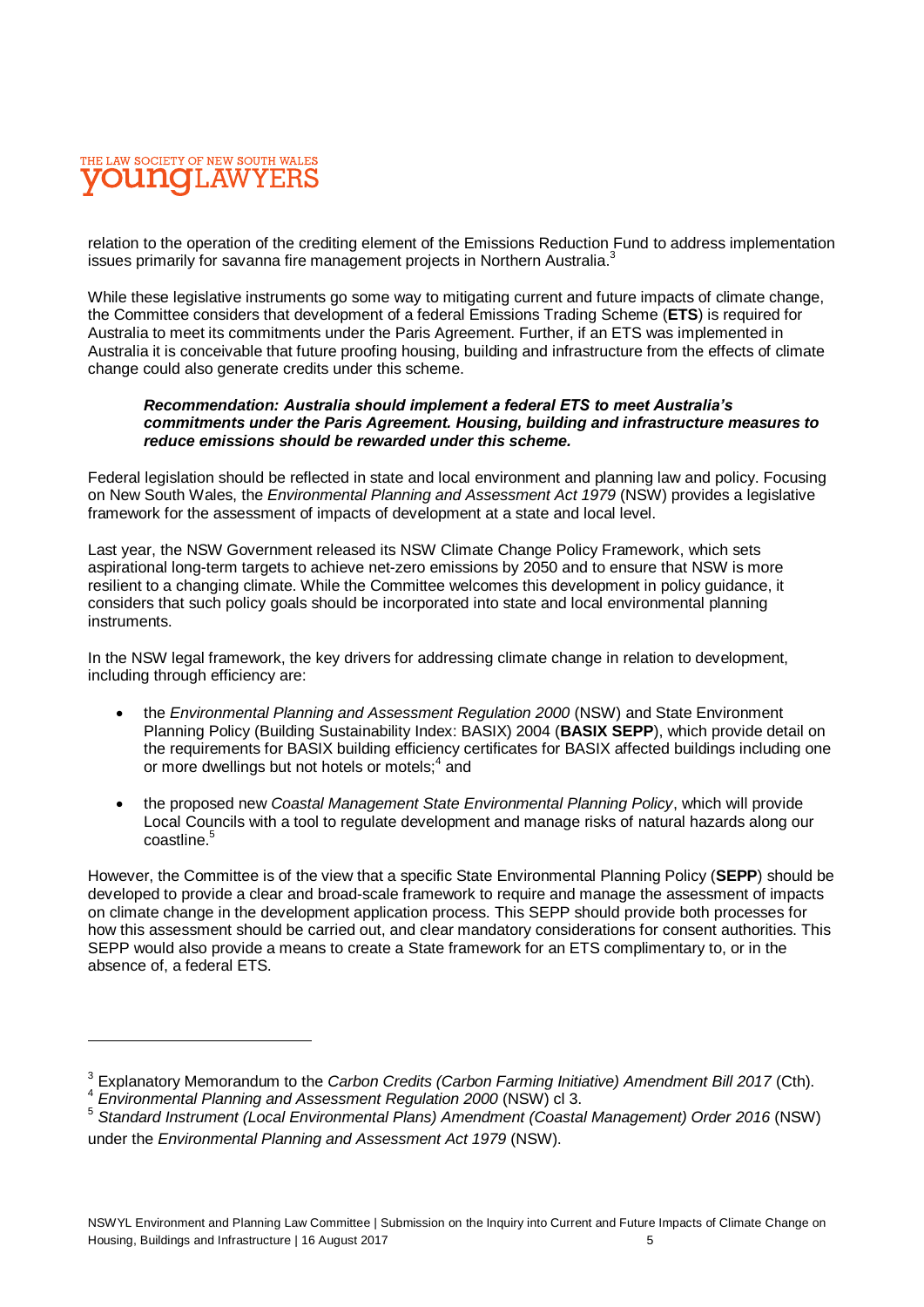

*Recommendation: In the NSW context, the Committee recommends that a SEPP be implemented to specifically manage assessment of development to determine impacts on climate change. This SEPP should provide clear mandatory considerations for consent authorities and processes for the carrying out of these assessments. This SEPP could also include a State framework for an ETS complimentary to, or in the absence of, a federal ETS.*

Local Environment Plans (**LEPs**) should also contain provisions to future proof against climate change impacts. LEPs currently require consideration of the effect of climate change in relation to coastal land use, bushfire and flood planning, and in some cases include for consideration the 'projected changes as a result of climate change'.<sup>6</sup> However, this should be improved by requiring consideration of the impacts of climate change on all development within the LEP Standard Instrument. Local Councils should be encouraged to implement these provisions in LEPs.

Development Control Plans (**DCPs**) often take into account climate risk and vulnerability, such as flood event planning. The Committee supports these provisions in DCPs. However, the Committee is of the view that the inclusion of provisions relating to climate risk and vulnerability in LEPs, with further information to complement existing provisions in DCPs, would improve the ability of the legislative framework to anticipate and mitigate against climate change impacts.

The Committee submits that provisions relating to climate risk and vulnerability should be based on the NSW Government's 2011 Guide to Climate Change Risk Assessment for NSW Local Governments, which provides some direction for Councils to identify and prioritise climate change risks to council assets, operations and services.<sup>7</sup>

*Recommendation: In the NSW context, LEPs and DCPs should require assessment of the impacts of climate change in the development assessment process, complementing any equivalent SEPP provisions. These LEPs and DCPs should incorporate the assessment tools within the 2011 Guide to Climate Change Risk Assessment for NSW Local Government.*

# **2. Biodiversity regulation**

 $\overline{a}$ 

Loss of biodiversity is identified as a threat to government assets and infrastructure through reduced recreation and tourism.<sup>8</sup> Federal biodiversity laws are governed by the EPBC Act with a focus on biodiversity offsetting, to offset impacts to matters of national environmental significance such as threatened species and ecological communities.<sup>9</sup>

In NSW, recent reforms to biodiversity laws have encouraged biodiversity offsetting to mitigate and offset impacts of development. The objects of the *Biodiversity Conservation Act 2016* (NSW) (**Biodiversity Act**)

[http://climatechange.environment.nsw.gov.au/Adapting-to-climate-change/Local-government.](http://climatechange.environment.nsw.gov.au/Adapting-to-climate-change/Local-government)

<sup>6</sup> *Standard Instrument – Principle Local Environmental Plan* (NSW) cl 5.5(1)(b)(iv); *Sydney Local Environmental Plan 2012* (NSW) cl 7.15(1)(b).

<sup>7</sup> Office of Environment and Heritage, 2011, *Guide to Climate Change Risk Assessment for NSW Local Government,* Office of Environment and Heritage, Sydney:

<sup>8</sup> NSW Office of Environment and Heritage, Guide to Climate Change Risk Assessment for NSW Local Government 2011, page 27.

<sup>9</sup> Department of Sustainability, Environment, Water, Population and Communities (October 2012) '*Environment Protection and Biodiversity Conservation Act 1999, Environmental Offsets Policy'*, Australian Government.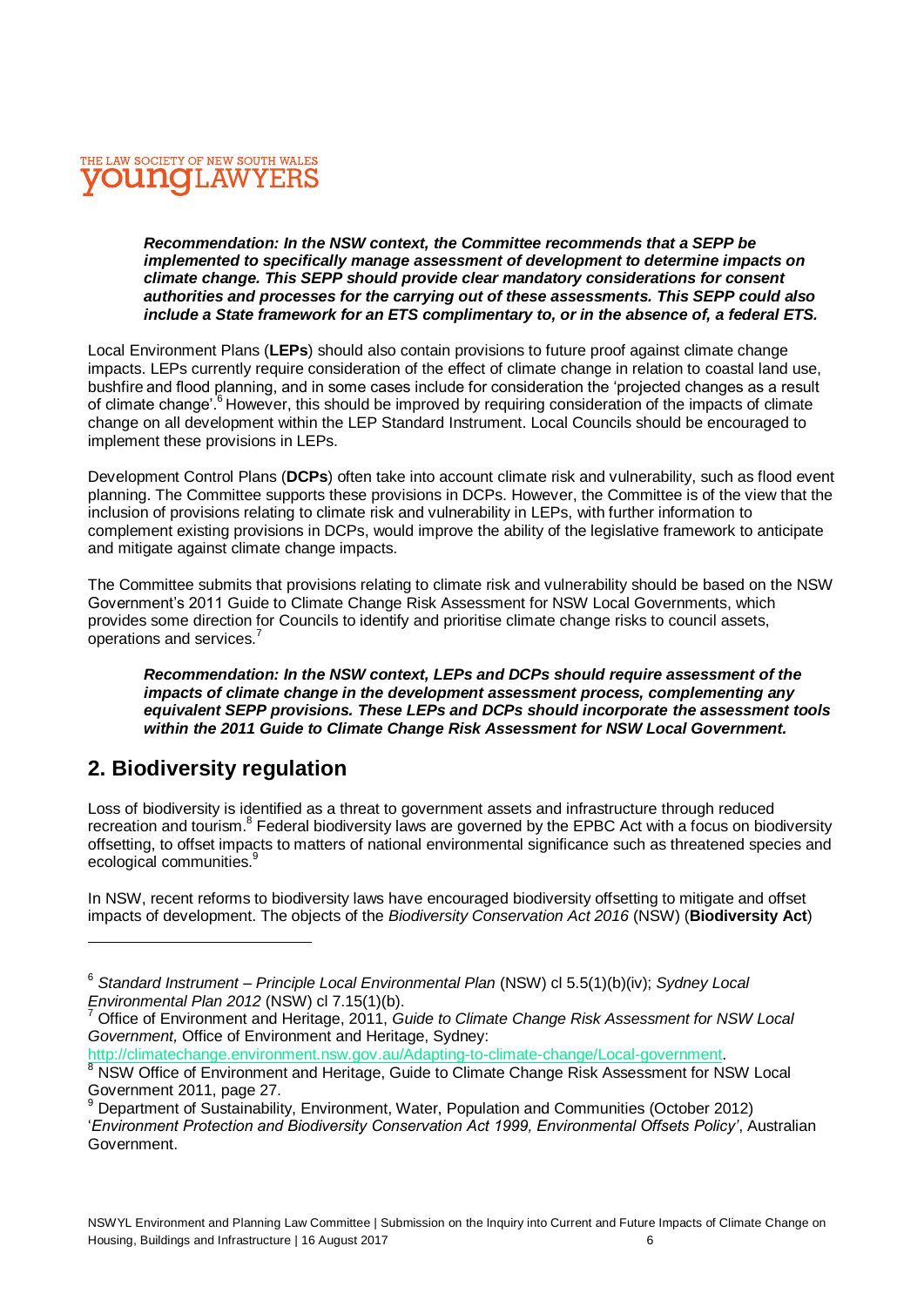

include the support of biodiversity conservation in the context of a changing climate, $10$  and the Committee notes that the provisions of the Biodiversity Act are to be complemented by the NSW Climate Change Policy Framework.<sup>11</sup>

While the Committee supports conservation of biodiversity being a primary objective,<sup>12</sup> it is of the view that biodiversity offsetting should be encouraged as a measure under an ETS to mitigate future impacts of climate change, but only where avoiding or otherwise mitigating the impacts cannot be achieved.

*Recommendation: Where conservation cannot be achieved, measures that improve the ability of biodiversity offsetting to mitigate future impacts of climate change should be developed.*

# **3. Buildings**

 $\overline{a}$ 

The Building Code of Australia (**BCA**) requires compliance with Australian Standards for safety, health, amenity, and sustainability.<sup>13</sup> Consideration of potential impacts of climate change are incorporated through Australian Standards regulating building design and construction to address extreme weather conditions, periodic reviews, and investigations after disasters.<sup>14</sup>

The Committee submits that Australian Standards should be updated regularly to ensure that building and design measures are up to date and fit for purpose. This could be achieved by explicitly incorporating considerations of climate change risks as part of building assessment. The Committee also submits that Australian Standards should seek to ensure that buildings are designed in a more sustainable way to ensure that they are not only able to perform in the current environment, but can withstand likely scenarios in an future altered by climate change.

*Recommendation: The Committee approves of Australian Standards requiring consideration of impacts to property and life as a result of climate change, however considers that regular updating of standards is required to ensure that standards remain fit for purpose.*

*Recommendation: Australian Standards should include measures to ensure buildings are designed in a more sustainable way to ensure that they are not only able to perform in the current environment, but can also withstand likely scenarios in changed conditions in the future.*

<sup>12</sup> See our previous submission on the Draft Biodiversity Conservation Bill 2016 and Draft Local Land Services Amendment Bill 2016, available at

[https://www.lawsociety.com.au/cs/groups/public/documents/internetyounglawyers/1188675.pdf.](https://www.lawsociety.com.au/cs/groups/public/documents/internetyounglawyers/1188675.pdf) <sup>13</sup> Australian Building Codes Board, *Building Code of Australia – Volume One* (at May 2016) ('*BCA'*) Introduction.

<sup>10</sup> *Biodiversity Conservation Act 2016 (*NSW) s 1.3.

<sup>&</sup>lt;sup>11</sup> Second Reading Speech for the Biodiversity Conservation Bill 2016 (NSW), 16 November 2016 (Mark Speakman).

<sup>&</sup>lt;sup>14</sup> 'Resilience of Buildings to Extreme Weather Events – Final Paper' (Discussion Paper, Australian Building Codes Board, 2014) 7.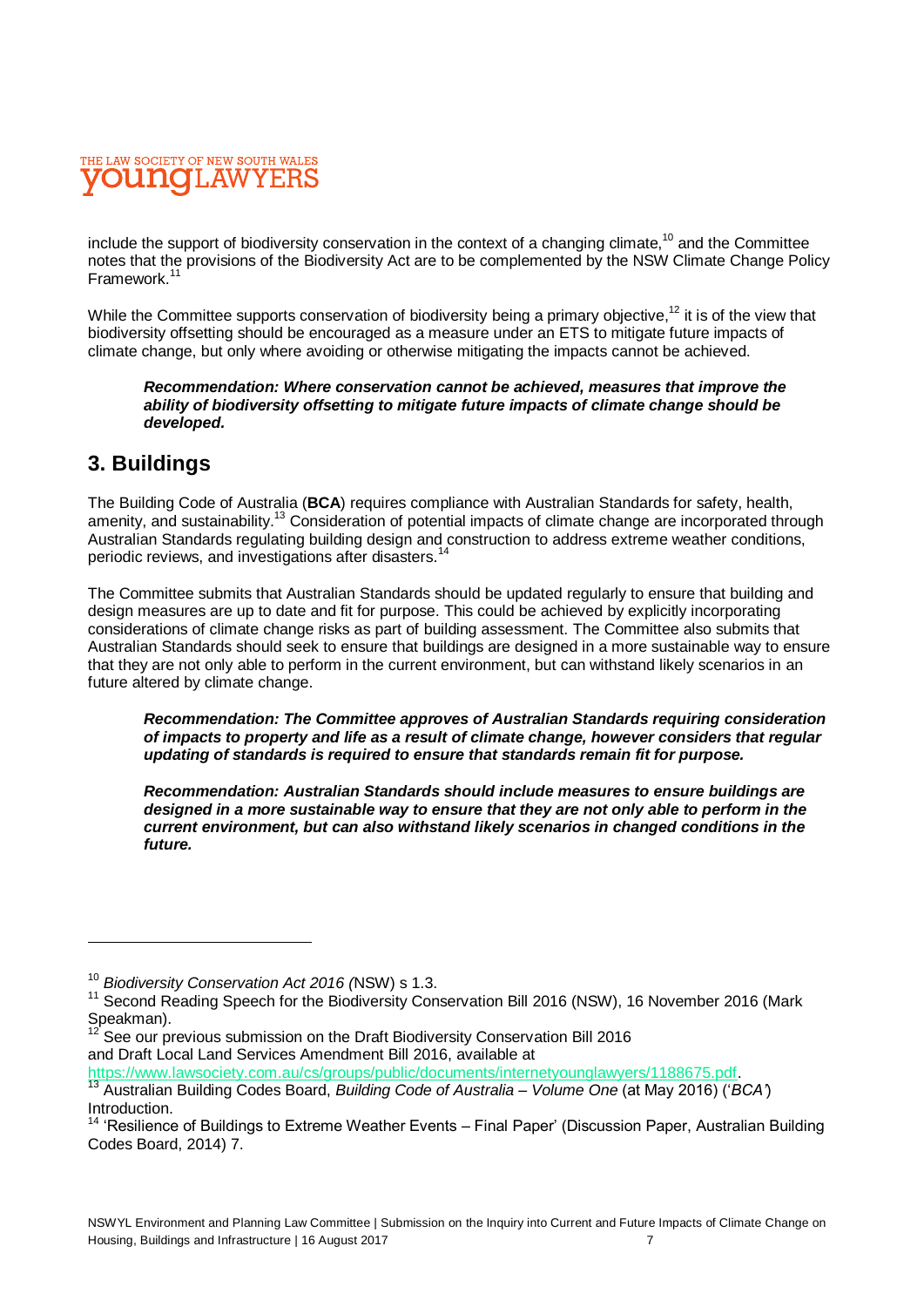

It is also noted that the BCA focuses on protection of life, and less in areas such as property damage.<sup>15</sup> This could be problematic in situations of greater frequency of extreme weather events, if procedures are not in place to re-house, before the next extreme weather event, those who may be displaced.

#### *Recommendation: Australian Standards should include preventing property damage occasioned by climate change as part of their goals, to the extent that this would help to protect lives.*

The Committee acknowledges it may be difficult for Australian Standards to be updated where future impacts of climate change are uncertain. However the Committee submits that a best practice precautionary approach based on a worst-case scenario should be taken to manage this risk.

### *Recommendation: The process for updating Australian Standards should be based on a precautionary approach and in consideration of the worst-case scenario. This assessment should be based on best practice scientific data.*

The BCA and BASIX SEPP only apply to certain new buildings and works and do not cover older properties that have not been changed before these instruments came into effect.<sup>16</sup> Under the *Local Government (General) Regulation 2005* (NSW), Local Councils can enter into agreements to retrofit old buildings to be more energy efficient at a financial benefit to the developer over the long term using EUAs.<sup>17</sup> The Committee understands EUAs are being used with increasing popularity in other states including Victoria. The Committee submits that policies and mechanisms should be developed to encourage greater uptake of **EUAs**.

### *Recommendation: Policies and mechanisms should be developed to encourage and educate developers on how to use EUAs to their advantage, in order to promote their uptake.*

# **4. Infrastructure**

 $\overline{a}$ 

Infrastructure development in Australia is governed by State environment and planning law such as, in NSW, the *State Environmental Planning Policy (State and Regional Development) 2011* (NSW). Legislative regimes should require that State infrastructure comply with state legislation and policy on climate change and any applicable ETS. With respect to electricity infrastructure, climate resilience should be at the forefront given the distance the infrastructure covers and security risks involved.<sup>18</sup> Distributed energy is one way to manage this risk however the Committee submits that this option should be considered against the priority to maintain a competitive National Electricity Market that provides electricity at reasonable cost to consumers.

*Recommendation: State infrastructure should be required to comply with state and federal climate change legislation and policies, including any ETS adopted. A precautionary approach based on a worst-case scenario should be taken especially where there is high risk associated, such as with the National Electricity Market.*

<sup>&</sup>lt;sup>15</sup> 'Resilience of Buildings to Extreme Weather Events – Final Paper' (Discussion Paper, Australian Building Codes Board, 2014) 10.

<sup>16</sup> NSW Office of Environment and Heritage, *The Building Code of Australia* 

*<sup>(</sup>BCA)*[<http://www.environment.nsw.gov.au/resources/heritagebranch/heritage/bcadda.pdf>](http://www.environment.nsw.gov.au/resources/heritagebranch/heritage/bcadda.pdf).

<sup>17</sup> *Local Government (General) Regulation 2005* (NSW),part 5A.

<sup>18</sup> *Independent Review into the Future Security of the National Electricity Market: Blueprint for the Future*, Commonwealth of Australia 2017.